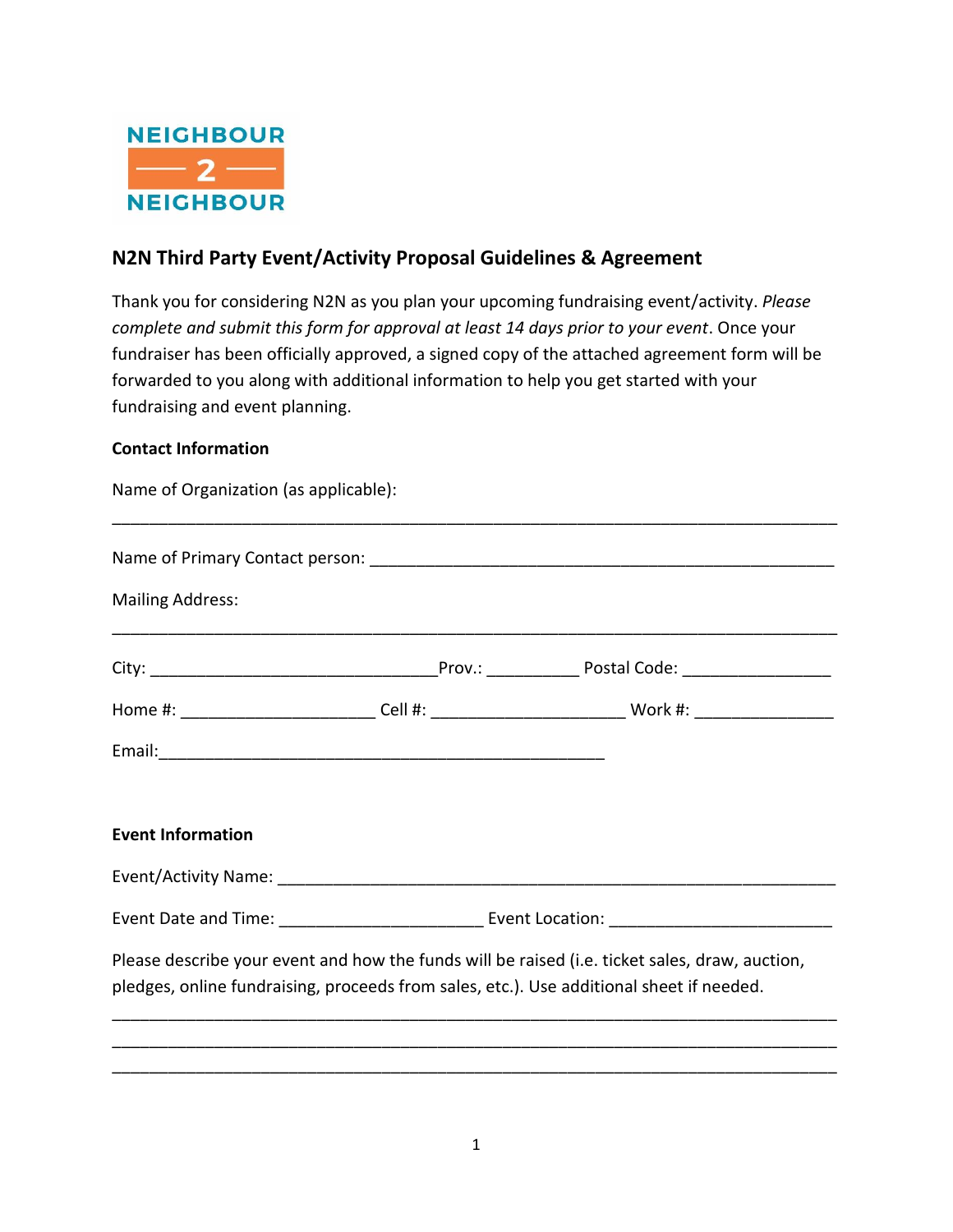How did you hear about N2N?

Date contribution to N2N is expected:

Will supporters expect tax receipts for their contribution (\$20 and over) to your fundraising activity?

\_\_\_\_\_\_\_\_\_\_\_\_\_\_\_\_\_\_\_\_\_\_\_\_\_\_\_\_\_\_\_\_\_\_\_\_\_\_\_\_\_\_\_\_\_\_\_\_\_\_\_\_\_\_\_\_\_\_\_\_\_\_\_\_\_\_\_\_\_\_\_\_\_\_\_\_\_\_ \_\_\_\_\_\_\_\_\_\_\_\_\_\_\_\_\_\_\_\_\_\_\_\_\_\_\_\_\_\_\_\_\_\_\_\_\_\_\_\_\_\_\_\_\_\_\_\_\_\_\_\_\_\_\_\_\_\_\_\_\_\_\_\_\_\_\_\_\_\_\_\_\_\_\_\_\_\_ \_\_\_\_\_\_\_\_\_\_\_\_\_\_\_\_\_\_\_\_\_\_\_\_\_\_\_\_\_\_\_\_\_\_\_\_\_\_\_\_\_\_\_\_\_\_\_\_\_\_\_\_\_\_\_\_\_\_\_\_\_\_\_\_\_\_\_\_\_\_\_\_\_\_\_\_\_\_

(Please Circle): Yes No

If yes, in order for N2N to issue a tax receipt, we require contact information for each donor (as per Canada Revenue guidelines). For that reason, donors may choose to give by cheque OR make their gift online at n2ncentre.com. **If you want to track** how many people are supporting your initiative, we can set up a dedicated giving link.

#### **Support Provided by N2N**

At the discretion of N2N, we would be pleased to provide you with a small supply of promotional materials for your event. Indicate if you would like to use our:

(Please Circle): Informational Brochures

Will promotional materials, such as posters or social media ads be created?

(Please Circle): Yes No

Do you plan to use the N2N logo?

(Please Circle): Yes No

Please note: All promotional materials to be developed using the N2N name or logo must be approved by the Director of Development to ensure recent and relevant signage.

# **3 rd Party Fundraiser Responsibilities:**

- Planning, coordination, promotion, and execution of event
- Selling tickets or coupons, etc.
- Staffing